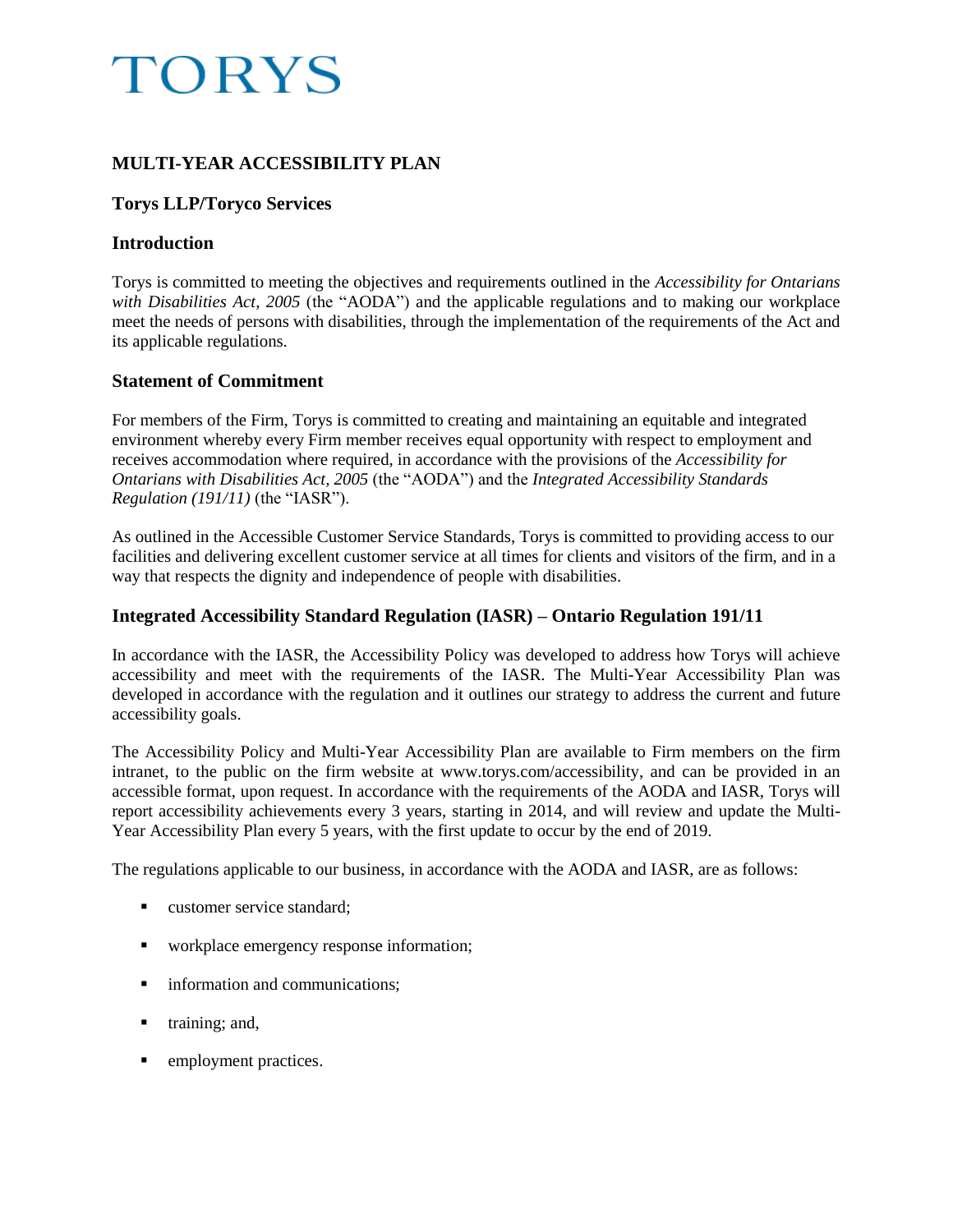### **Customer Service Standard – Ontario Regulation 429/07**

#### **Commitment**

Torys' Customer Service Standard states Torys commitment to providing access to our facilities and delivering excellent service at all times in a way that respects the dignity and independence of all of our clients and visitors. Since 2012, Torys has been in compliance with its obligations under the AODA Accessibility Standard for the Customer Service Standard (Ontario regulation 429/07).

### **Actions Taken**

The following measures have been implemented by Torys:

- Development of the Customer Service Standard policy, which is available on the firm intranet and external website.
- **Frontline employees who interact directly with clients and visitors are trained and familiar with** various assistive devices.
- Clients and visitors who are accompanied by a registered service animal or support person are accommodated and permitted to access areas of our premises open to the public. If clients and visitors are accompanied by a support person, the support person will be accommodated.
- Assistive devices can be provided to clients and visitors who are hearing and visually impaired. Torys provides personal voice amplification devices and large viewing screens which magnify text upon request.
- Notice is provided to clients and visitors with self-disclosed disabilities in the event of a planned or unexpected disruption to services or office facilities. Where possible, we post a notification on TorysNet regarding the disruption. The notice includes the reason for the disruption, how long the disruption is expected to last, and a description of any alternative facilities or services available (where applicable).
- Training is provided to all Firm members on the purpose and requirements of the AODA legislation.
- Torys has an assigned Accessibility Coordinator and developed feedback processes to respond to inquiries and suggestions by phone, email, mail or in person.
- Torys submitted compliance reports to the Province indicating we had addressed the requirements of the Regulation. We continue to ensure compliance with the Customer Service Standard.
- **Training is provided to all Firm members during the new hire orientation process and on an** ongoing basis when changes are made to relevant policies and procedures. Training records are maintained and include the dates of the training and the people trained.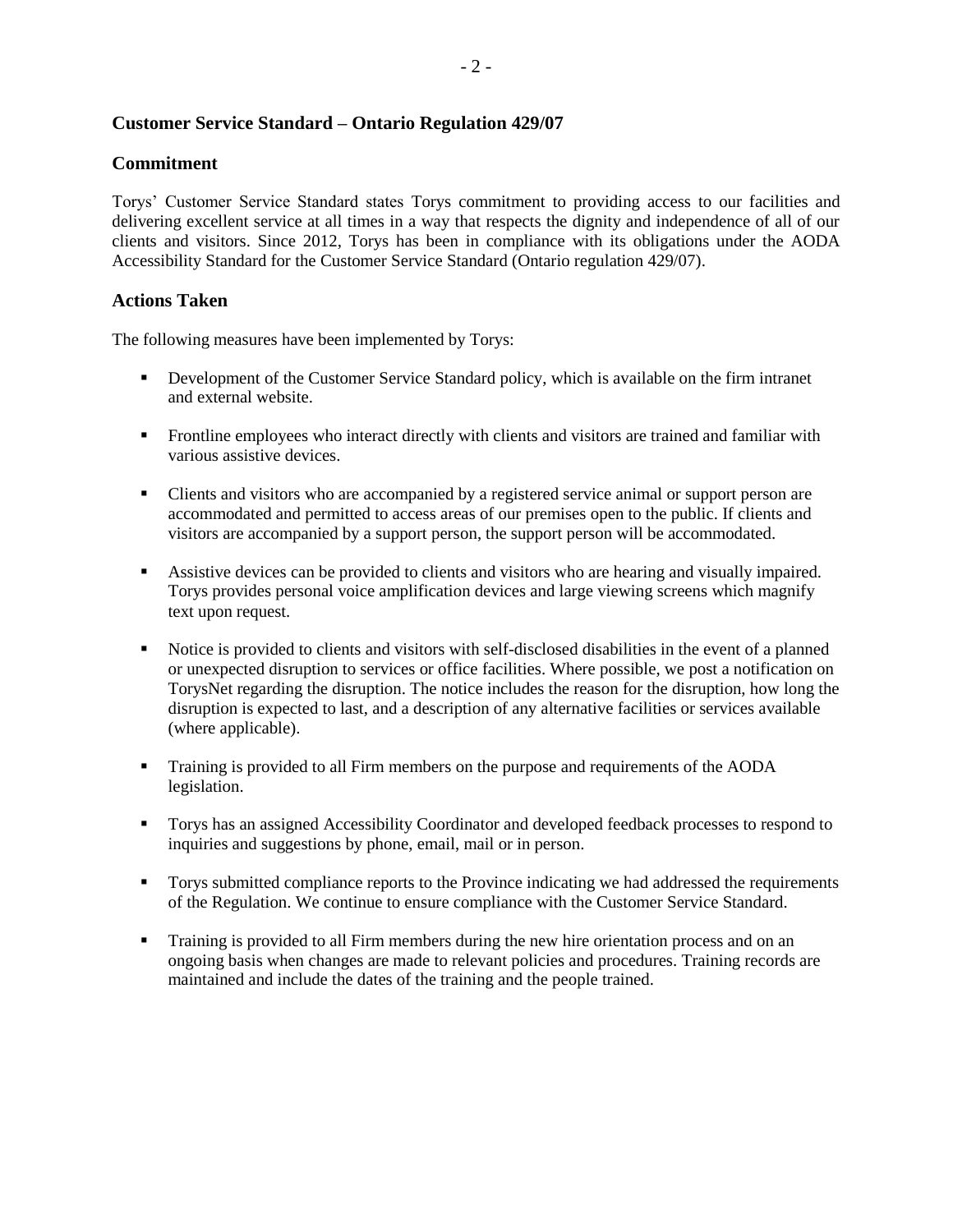## **Workplace Emergency Response Information**

## **Commitment**

Torys is committed to providing individualized workplace emergency response information to Firm members who have a disability where the nature of the disability is such that accommodation is required.

# **Actions Taken**

The following measures have been in place since 2012:

- **Implementation of a "Protect In Place Program" for individuals not physically capable of** descending the building stairwell in the event of an evacuation. Designated Protect-in-Place locations and procedures have been communicated to individuals who have a disability, as required.
- Where required and with the disabled individual's prior consent, the individualized workplace emergency response plans are provided to emergency response providers, designated employees responsible in emergency situations for the evacuation of the workplace and to the individuals' respective managers.

## **Information and Communication Standards**

## **Commitment**

Torys is committed to making firm information and feedback processes accessible to people with disabilities. As required, we will consult with people with disabilities to determine their information and communication needs.

## **Actions Taken**

#### *Feedback, Accessible Formats and Communication Supports*

- **Feedback processes are accessible by providing or arranging for the provision of, upon request,** accessible formats and communication supports. The provision of accessible formats and communication supports to persons with disabilities will be done in a timely manner, taking into account the individual's accessibility needs, and at no extra cost above what is charged to other persons.
- Torys publishes information regarding the availability of accessible formats and communication supports on the website at [www.torys.com/accessibility.](http://www.torys.com/Pages/accessibility.aspx)

## **Planned Action**

#### *Accessible Websites and Web Content*

- All new content on the Torys website will conform with Web Content Accessibility Guidelines ("WCAG") 2.0, Level A by the end of 2014.
- All new content on the Torys website will conform with WCAG 2.0, Level AA protocols by January 2021.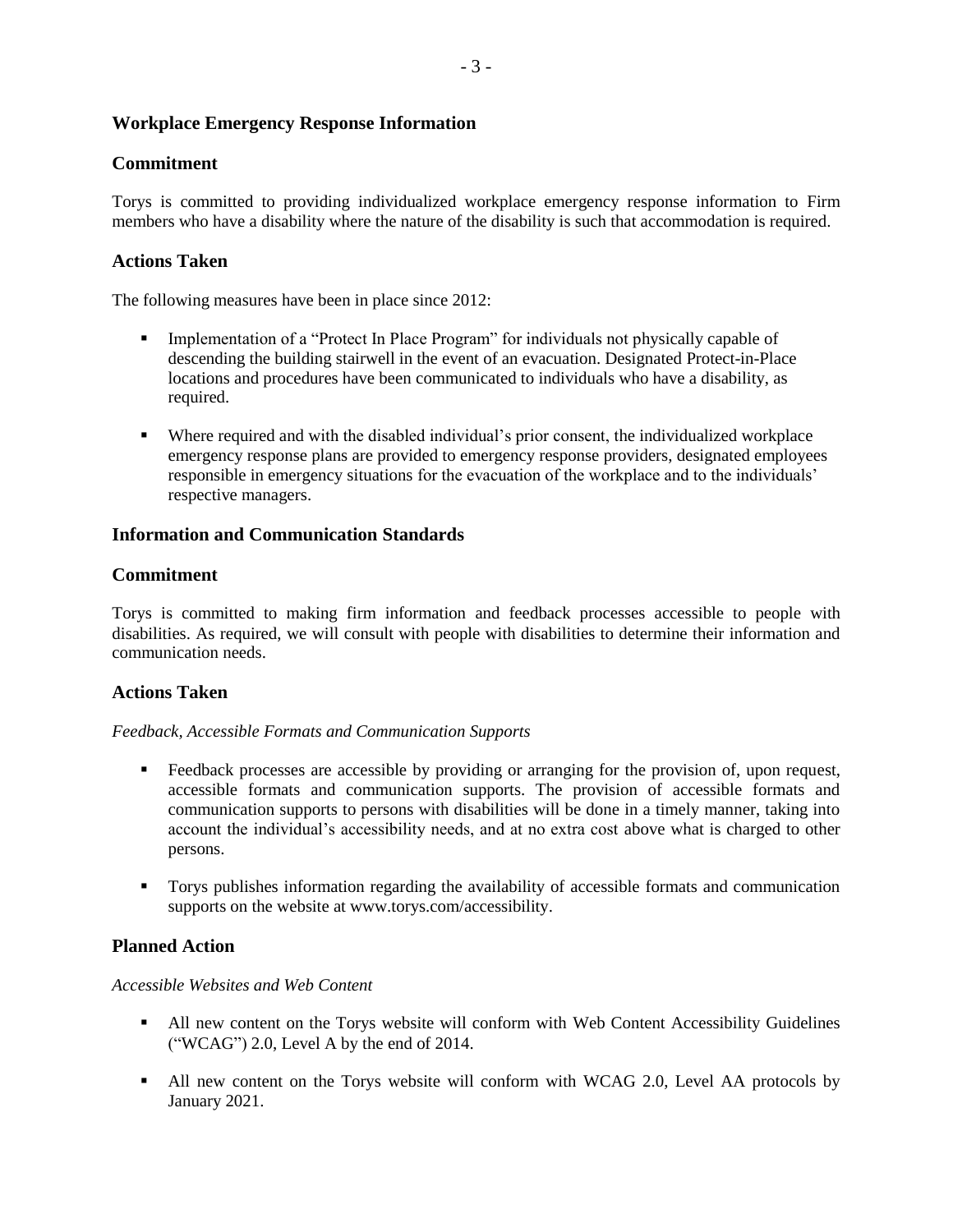Ability to comply with AODA will be incorporated into the selection criteria for vendors for technology, website and software development initiatives.

## **Emergency Procedure, Plans or Public Safety Information**

In the event that Torys makes emergency procedures, plans and public safety information available to the public, it will be provided, upon request, in an accessible format or with appropriate communication supports.

# **Training**

## **Commitment**

Torys is committed to providing training to all Firm members and temporary employees who provide services on the Firm's behalf with respect to the requirements of the IASR and the Ontario Human Rights Code (the "Code"), as it relates to people with disabilities.

## **Planned Action**

In accordance with the IASR, by January 1, 2015, Torys will:

- Review and determine the appropriate training requirements in the Code and the IASR and establish a format for delivery of training to all Firm members and temporary employees who provide services on the Firm's behalf.
- **Ensure that training is provided to all Firm members and temporary employees who provide** services on the Firm's behalf as soon as practicable and on any changes to the prescribed policies on an ongoing basis.
- Maintain a detailed record of the training provided.

## **Employment Practices**

#### **Commitment**

Torys is committed to providing accessible formats and communication supports with respect to employment practices.

#### **Actions Taken**

 If an employee is absent from work due to disability and requires accommodation in order to return to work, we develop an individual accommodation plan for that individual, in consultation with Morneau Shepell, where necessary.

## **Planned Action**

By January 1, 2016, we will have taken the following steps in line with our commitment:

 Specify that accommodation is available for applicants with disabilities during the recruitment and selection process.